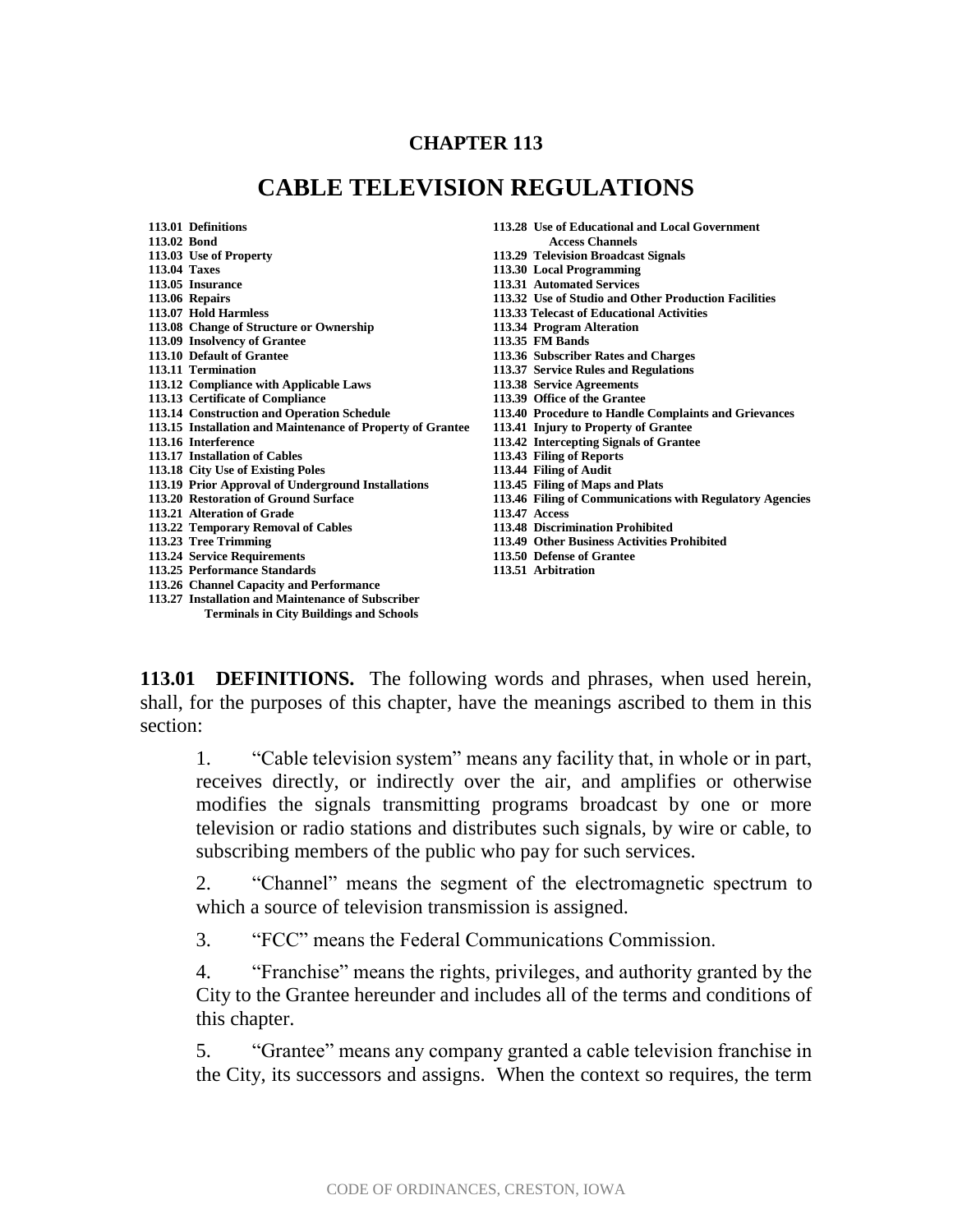"Grantee" means and includes the Grantee, its officers, agents, employees, servants and independent contractors.

6. "Private property" means all property, real, personal or mixed, owned by a private person, including property owned by a public utility not owned or operated by the City.

7. "Property of the Grantee" means all property, real, personal or mixed, owned or used by the Grantee however arising from or related to or connected with the franchise.

8. "Public property" means all property, real or personal or mixed, owned or used by the City, including property owned or used by a public utility owned or operated by the City.

**113.02 BOND.** A Grantee shall, concurrently with its acceptance of a franchise, file with the Clerk and at all times thereafter, maintain in full force and effect for the term of the franchise or any renewal thereof, at Grantee's sole expense, a corporate surety bond in a responsible company licensed to do business in Iowa, in the amount of \$10,000.00, renewable annually, and conditioned upon the faithful performance of the Grantee and compliance by the Grantee with all provisions of this chapter and upon further condition that in the event Grantee fails to comply with any one or more of the provisions of this chapter, there shall be recoverable jointly and severally from the principal and surety of such bond any damages or loss suffered by the City as a result thereof, including the full amount of any compensation, indemnification or cost of removal or abandonment of any property of the Grantee, plus a reasonable allowance for Attorney's fees and costs, up to the full amount of the bond, said condition to be a continuing obligation for the duration of the franchise and any renewal thereof and thereafter until the Grantee has liquidated all of its obligations with the City that may have arisen from the acceptance of the franchise or renewal by the Grantee or from its exercise of any privilege or right granted. The bond shall provide that at least 30 days' prior written notice of intention not to renew, cancellation or material change be given to the City by filing the same with the Clerk. Notwithstanding the above provisions, the Council may in its sole discretion, waive said bond or reduce the required amount thereof after three (3) years of operation of the cable television system under a franchise by the Grantee, which the Council has found to be satisfactory.

**113.03 USE OF PROPERTY.** The Grantee may use public property within the City and, with the written consent of the owner thereof, private property within the City, in furtherance of such activities within the City as may now or hereafter be consistent with generally accepted principles applicable to the operation of a cable television system subject, however, to the following restrictions: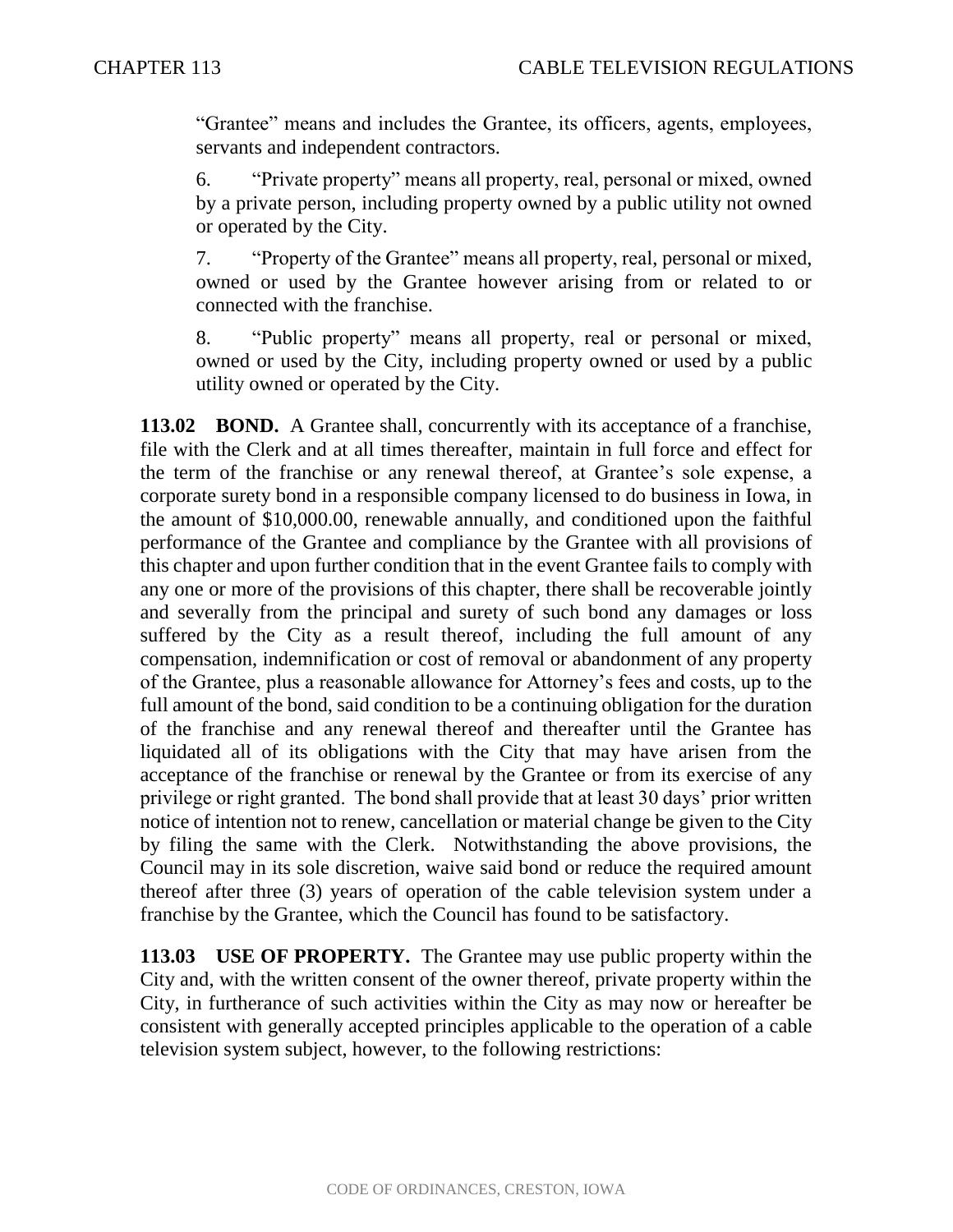1. Laws and Regulations. The Grantee shall comply with all governmental laws, ordinances, rules or regulations as may now or hereafter be applicable thereto.

2. Restrictions. The Grantee shall not use or occupy or permit public property or private property to be used or occupied or do or permit anything to be done on or about public property or private property which will, in any manner:

A. Impair the owner's interest in or title thereto;

B. Impair any mortgage or lease as may now or hereinafter be applicable thereto;

C. Adversely affect the then value or character thereof;

D. Cause or be likely to cause structural damage thereto, or any part thereof;

E. Cause or be likely to cause any damage or injury to any utility service available thereto;

F. Create a public or private nuisance, cause any offensive or obnoxious vibrations, noise, odor or undesirable effect or interfere with the safety, comfort or convenience of the owner thereof, and persons lawfully on or about the same;

G. Violate the rules, regulations and requirements of any person furnishing utilities or services thereto; or

H. Make void or voidable any insurance then in force affecting the same or cause an increase in the rates applicable thereto.

**113.04 TAXES.** The Grantee shall pay all real estate taxes, special assessments, personal property taxes, license fees, permit fees and other charges of a like nature which may be taxed, charged, assessed, levied, or imposed upon the property of the Grantee and upon any services rendered by the Grantee.

**113.05 INSURANCE.** The Grantee shall, at all times during the term of the franchise, carry and require their contractors to carry:

1. General Liability. Insurance in such forms and in such companies as shall be approved by the City to protect the City and Grantee from and against any and all claims, injury or damage to persons or property, both real and personal, caused by the construction, erection, operation and maintenance of any structure, equipment or appliance. The amount of such insurance shall be not less than \$100,000 as to any one person, \$300,000 as to any one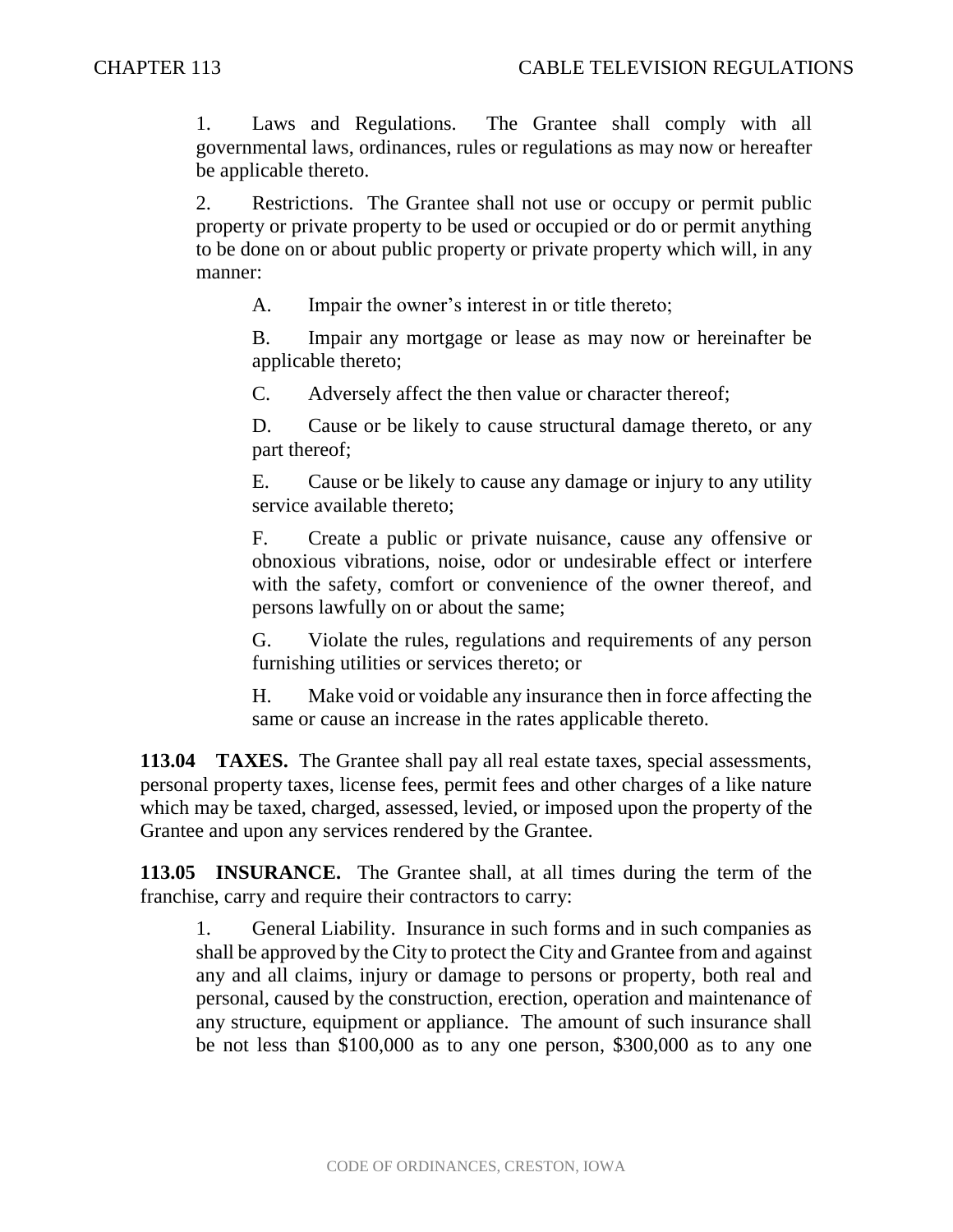occurrence for injury or death to persons, and \$100,000 for damages to property, with so-called umbrella coverage of at least \$1,000,000.

2. Worker's Compensation. Worker's Compensation Insurance as provided by the laws of the State of Iowa, as amended.

3. Automobile. Automobile Insurance with limits of not less than \$100,000/\$300,000 of public liability coverage and automobile property damage insurance with a limit of not less than \$100,000 covering all automotive equipment, with so-called umbrella coverage of at least \$1,000,000.

All of said insurance coverage shall provide a ten (10) day notice to the City in the event of material alteration or cancellation of any coverage afforded in said policies prior to the date said material alteration or cancellation shall become effective. Copies of all insurance policies required hereunder shall be furnished to and filed with the City prior to the commencement of operations or the expiration of prior policies, as the case may be. The Grantee shall pay all reasonable expenses incurred by the City in defending itself with regard to all damages, penalties or other claims resulting from the acts of the Grantee, its assigns, employees, agents, invitees, or other persons. Said expenses shall include all out-of-pocket expenses such as attorney's fees, and shall include the value of any service rendered by the City Attorney or any other officers or employees of the City.

**113.06 REPAIRS.** During the term of the franchise, the Grantee shall, at its own expense, make all necessary repairs and replacements to the property of the Grantee. Such repairs and replacements, interior and exterior, ordinary as well as extraordinary, and structural as well as nonstructural, shall be made promptly, as and when needed.

**113.07 HOLD HARMLESS.** During the term of the franchise, the Grantee absolutely assumes and agrees to pay the City for, and the Grantee forever agrees to indemnify the City against, and agrees to hold and save the City harmless from, any and all damage, injury, costs, expenses, liability, claims, settlements, judgments, decrees and awards of every kind and nature whatsoever, including attorney's fees, costs and disbursements, that may ever be claimed against the City by any person whatsoever, or on account of any actual or alleged loss, damage or injury to any property or person whatsoever, however arising from or related to or connected with, directly or indirectly, (a) injury to or death of any person, or loss, damage or injury to any property of the Grantee, and/or (b) the nonobservance by the Grantee of the provisions of any laws, statutes, ordinances, resolutions, regulations or rules duly promulgated by any governmental entity which may be applicable directly or indirectly, to rights, privileges, and authority, and the obligations and liabilities, assumed by the Grantee under the franchise, (c) the nonobservance by the Grantee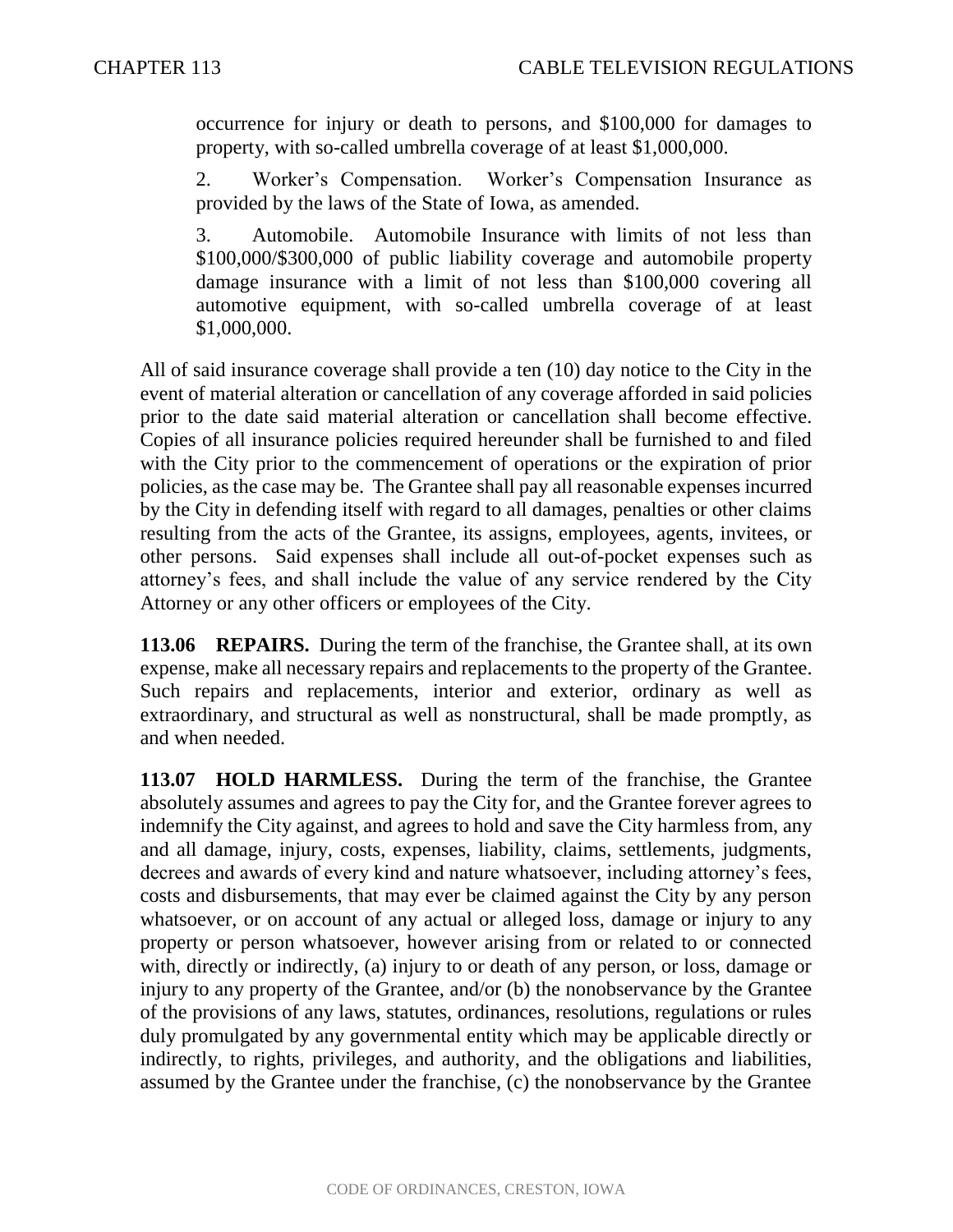of any of the terms and conditions of the franchise, and/or (d) the granting of the franchise.

113.08 CHANGE OF STRUCTURE OR OWNERSHIP. The Grantee shall not change its corporate structure or change the ownership of its capital stock outstanding on the effective date of the franchise to the extent of twenty-five percent (25%) or more without the written consent of the City.

**113.09 INSOLVENCY OF GRANTEE.** In the event that the Grantee shall become insolvent, or be declared a bankrupt, or the property of the Grantee shall come into the possession of any receiver, assignee or other officer acting under an order of court, and any such receiver, assignee or other such officer shall not be discharged within sixty (60) days after taking possession of such property, the City may, at its option, terminate the franchise by giving written notice thereof to the Grantee.

**113.10 DEFAULT OF GRANTEE.** In the event the Grantee shall fail to comply with any of the terms and conditions of the franchise within thirty (30) days after receipt of notice in writing from the City specifying the failure or default, the City may, at its option, terminate the franchise by giving written notice thereof to the Grantee. This section shall not apply to failures or defaults beyond the reasonable control of the Grantee.

**113.11 TERMINATION.** Upon termination of the franchise for any cause, the Grantee shall remove the property of the Grantee from all public property and private property within the City and shall return such public property and private property to the owner thereof in the same condition as when the property of the Grantee was placed thereon, ordinary wear and tear excepted.

**113.12 COMPLIANCE WITH APPLICABLE LAWS.** During the term of the franchise, the Grantee shall comply with all governmental laws, ordinances, rules or regulations as may be applicable to the construction, operation, maintenance, repair, replacement, renewal, reconstruction, and removal of a cable television system, the sale and supply of audio and video communications services, the use of public property and private property and the engagement in such further activities as may now or hereafter be consistent with generally accepted principles applicable to the operation of a cable television system. Any modification to Section 76.31 of Subpart C of the regulations of the FCC applicable to the cable television system shall be incorporated into the franchise by amendment to this chapter within one (1) year after the effective date of such modification, or at the time of renewal of the franchise, whichever occurs first.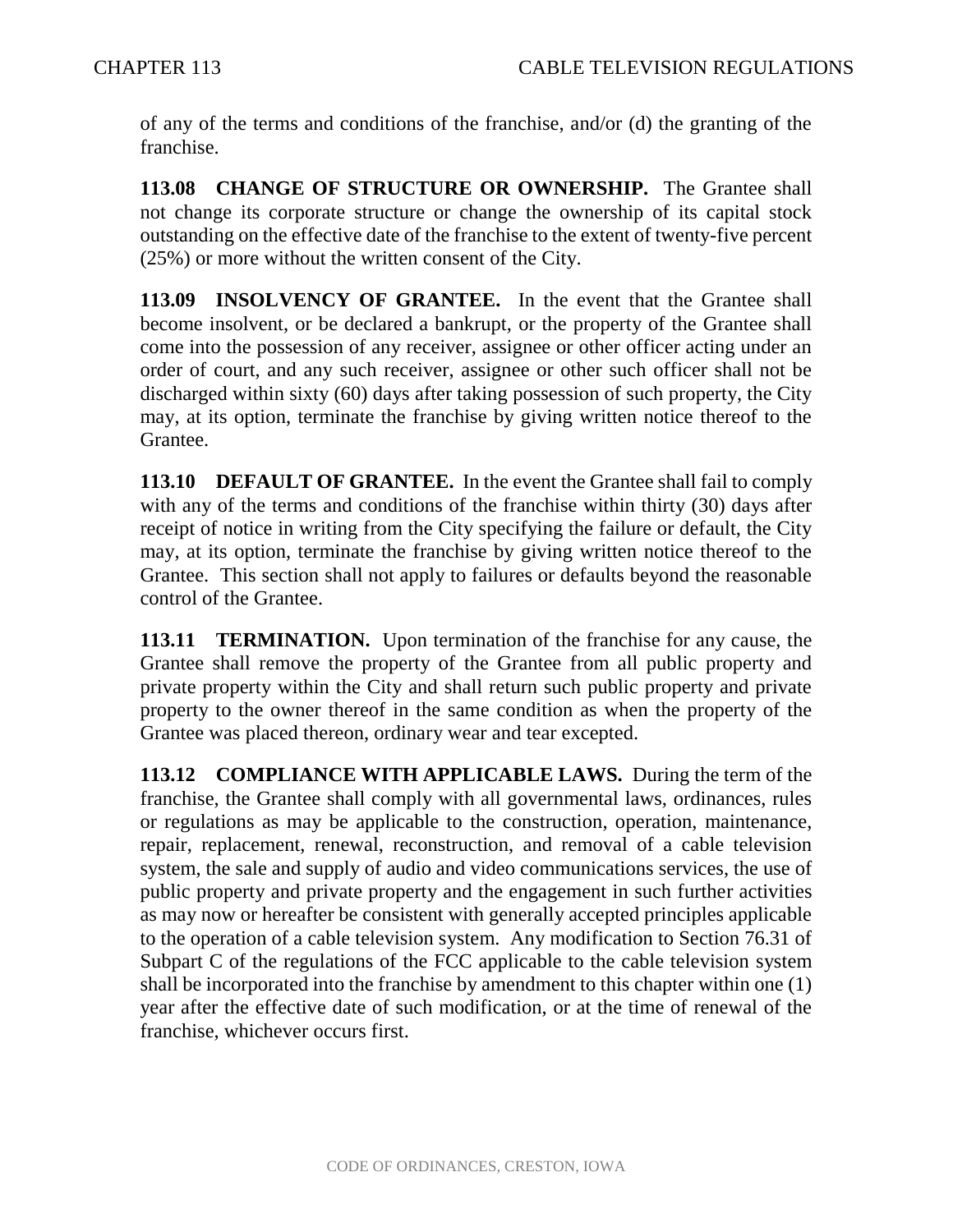**113.13 CERTIFICATE OF COMPLIANCE.** Within ninety (90) days after the effective date of the franchise, the Grantee shall make application to the FCC for a Certificate of Compliance.

**113.14 CONSTRUCTION AND OPERATION SCHEDULE.** Within one year of the grant of a Certificate of Compliance by the FCC, the Grantee shall complete significant construction of its basic trunk line; within one year thereafter, if not sooner, the Grantee shall extend energized trunk cable to at least 90% of the potential subscriber terminals in the City; within three (3) years thereafter, Grantee shall extend energized trunk cable to the remainder of the City area. Within two (2) years after receiving FCC certification, the Grantee shall complete its studios and cablecasting facilities within the City and the same shall be fully operational.

**113.15 INSTALLATION AND MAINTENANCE OF PROPERTY OF THE GRANTEE.** During the term of the franchise, the property of the Grantee shall be constructed, operated, maintained, repaired, replaced, renewed, reconstructed, and removed in accordance with generally accepted engineering principles so as not to endanger or interfere with the lives of persons or to interfere with improvements which the City may deem proper to make or to unnecessarily hinder or obstruct pedestrian or vehicular traffic or use of public property or private property.

**113.16 INTERFERENCE.** The Grantee's cable television system shall be so designed, engineered and maintained so as not to interfere with the radio and television reception of persons who are not subscribers of the Grantee.

**113.17 INSTALLATION OF CABLES.** The Grantee shall have the right, privilege, and authority to lease, rent or in any other manner obtain the use of wooden poles with overhead lines, conduits, trenches, ducts, lines, cables, and other equipment and facilities from any and all holders of public licenses and franchises with the City, and to use such poles, conduits, trenches, ducts, lines, and cables in the course of its business. The Grantee shall install its cable on the existing poles owned by other holders of public licenses and franchises with the City whenever possible for the installation of its cable. When installation of cable on poles is insufficient, or when holders of other public licenses or franchises have installed underground cable, then in that event, the cable used by the Grantee shall be installed underground.

**113.18 CITY USE OF EXISTING POLES.** The City shall and does hereby retain the right to utilize the existing poles for future City use, and to require the removal of the cable by the Grantee where existing poles are not sufficient to adequately handle the proposed City use and the Grantee's cable.

**113.19 PRIOR APPROVAL OF UNDERGROUND INSTALLATIONS.** The Grantee shall submit detailed drawings of all proposed underground cable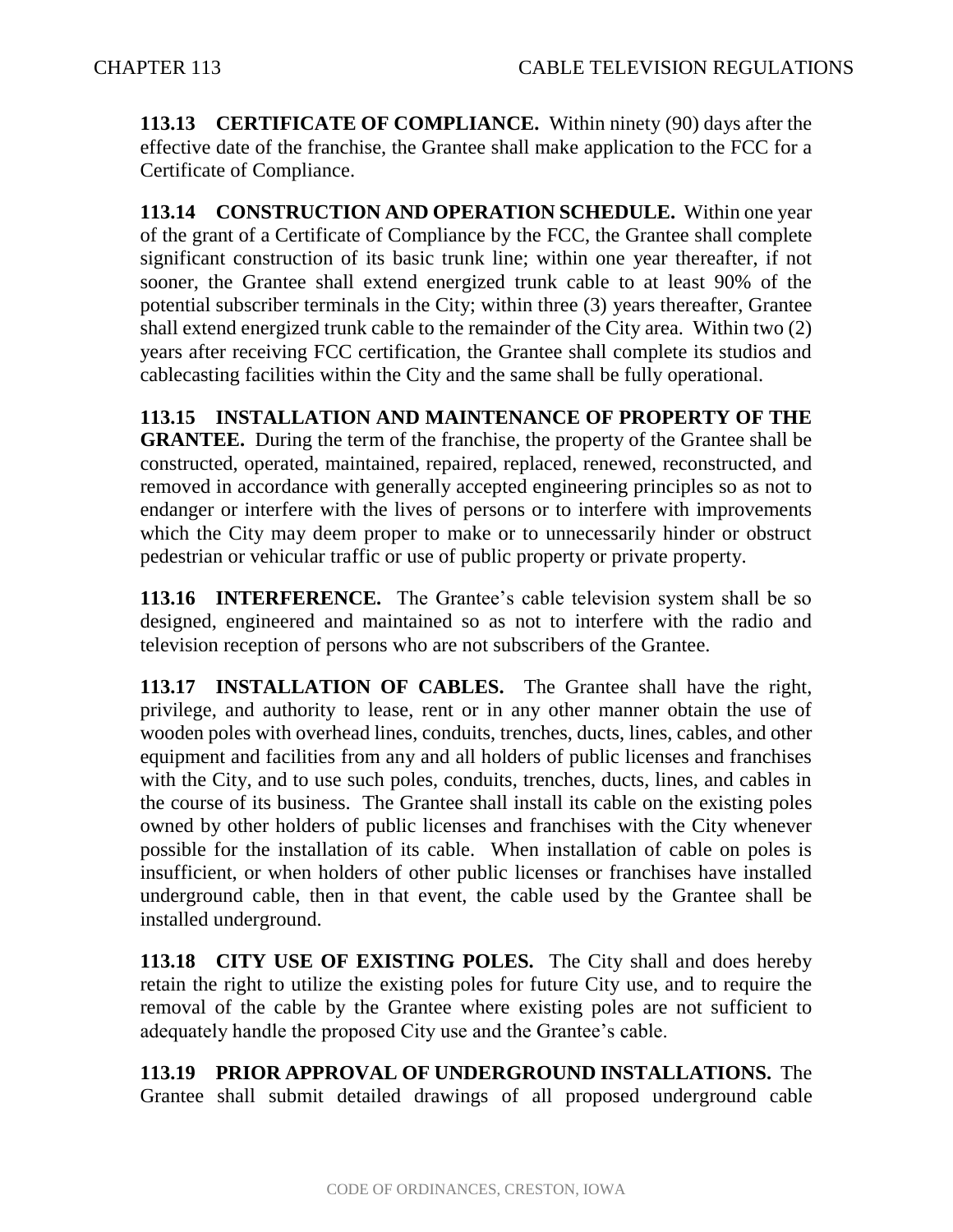installations to the City for approval prior to the commencement of construction and shall not deviate therefrom without approval of the City.

**113.20 RESTORATION OF GROUND SURFACE.** In case of any disturbance of pavement, sidewalk, driveway or other surfacing, the Grantee shall, at its own cost and expense and in a manner approved by the City, replace and restore all paving, sidewalk, driveway, or surface of any street or alley disturbed, in as good a condition as before said work was commenced.

**113.21 ALTERATION OF GRADE.** In the event that during the term of the franchise, the City shall elect to alter or change the grade of any street, alley, or public way, the Grantee, upon reasonable notice by the City, shall remove, relay, and relocate its poles, wires, cables, underground conduits, manholes, and other fixtures at its own expense.

**113.22 TEMPORARY REMOVAL OF CABLES.** The Grantee shall, on the request of any person holding a building moving permit issued by the City, temporarily raise or lower its cables to permit the moving of buildings. The expense of such temporary removal, raising, or lowering of cables shall be paid by the person requesting the same and the Grantee shall have the authority to require such payment in advance. The Grantee shall be given not less than five (5) days' advance notice to arrange for such temporary cable changes.

**113.23 TREE TRIMMING.** The Grantee shall have the authority to trim trees upon and overhanging streets, alleys, sidewalks, and public places of the City so as to prevent the branches of such trees from coming in contact with the cables of the Grantee. All trimming shall be done at the expense of the Grantee.

**113.24 SERVICE REQUIREMENTS.** During the term of the franchise, the Grantee shall furnish reasonable, adequate and efficient cable television service to subscriber terminals. This requirement may be temporarily suspended due to circumstances beyond the reasonable control of the Grantee.

**113.25 PERFORMANCE STANDARDS.** The Grantee shall produce a picture in black and white or in color that is of high quality accompanied by proper sound on typical standard television sets in good repair. The Grantee shall also transmit signals of adequate strength to produce good pictures with good sound at all subscriber terminals throughout the City without causing cross modulation in the cables or interfering with other electrical or electronic systems.

**113.26 CHANNEL CAPACITY AND PERFORMANCE.** During the term of the franchise, the cable television system of the Grantee shall conform to the channel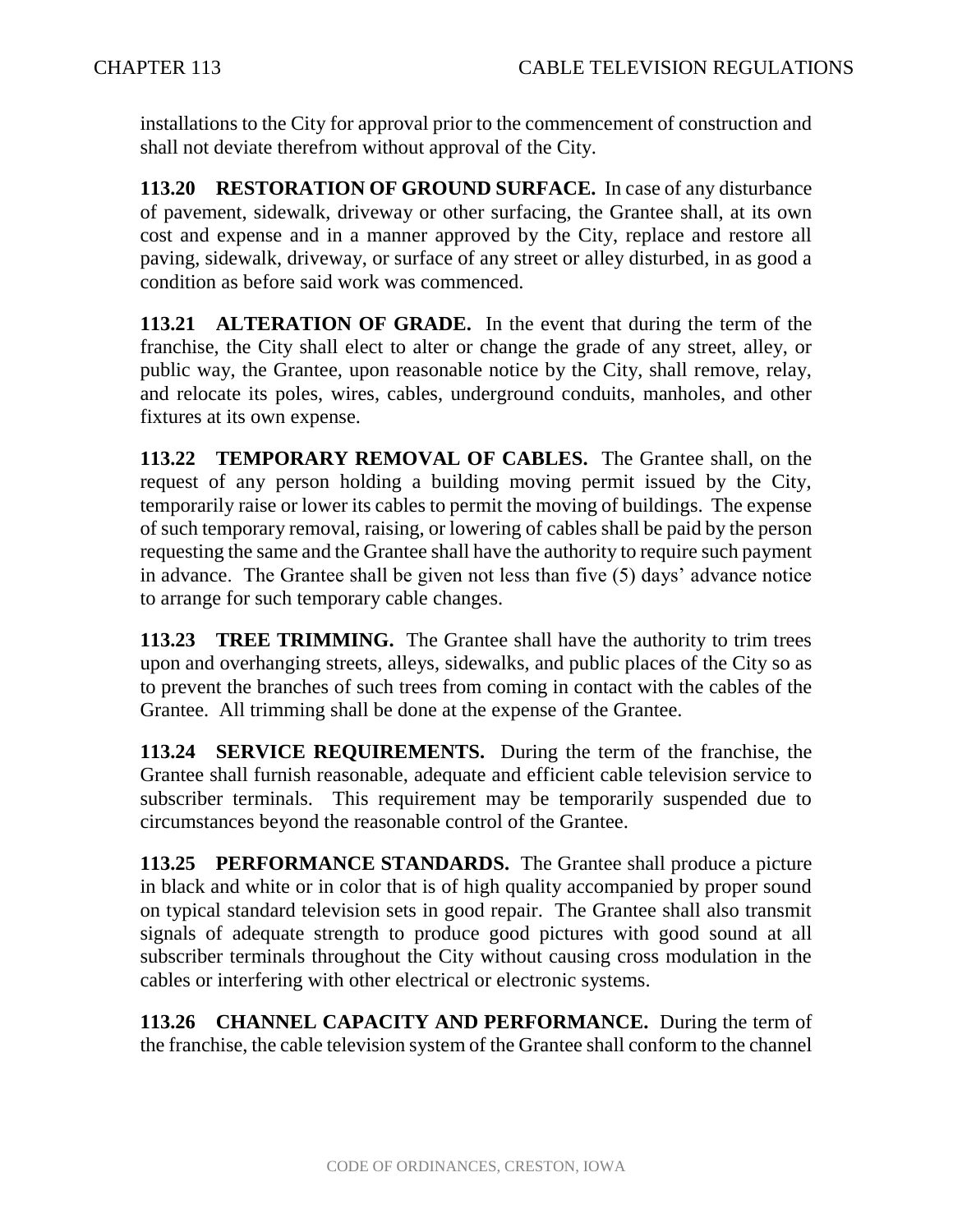capacity and performance requirements contained in the then current regulations of the FCC.

**113.27 INSTALLATION AND MAINTENANCE OF SUBSCRIBER TERMINALS IN CITY BUILDINGS AND SCHOOLS.** During the franchise, the Grantee shall at its sole cost, install and maintain a subscriber terminal in such buildings owned or used by the City, and in such buildings owned or used by recognized educational authorities within the City, both public and private, as may be designated by the governing body having jurisdiction thereof. If service to more than one television receiver in a school building is requested by the recognized educational authorities, the cost of the installation (defined as "Grantee's actual cost of labor and materials") will be borne by the school district.

**113.28 USE OF EDUCATIONAL AND LOCAL GOVERNMENT ACCESS CHANNELS.** During the term of the franchise, the Grantee shall, at its sole cost, make available to the City and recognized educational authorities within the City, both public and private, at reasonable times and on reasonable notice, the use of its studio, other production facilities and related equipment for origination cablecasting. In addition thereto, the Grantee shall provide, at its sole cost, such technical assistance as may be reasonably necessary to produce such origination cablecasting.

**113.29 TELEVISION BROADCAST SIGNALS.** Grantee shall provide as part of its cable television service the signals of all television broadcast signals presently available off-the-air in the City and the maximum number of additional television signals consistent with the rules and regulations of the FCC and all other applicable laws, rules or regulations. Grantee may provide such automated video services and such audio services as it wishes and as are consistent with the terms of this chapter. Grantee's cable television system will be so designated, engineered and maintained by the Grantee so as not to interfere with the television and radio reception of residents of the City who are not subscribers to its service.

**113.30 LOCAL PROGRAMMING.** Grantee shall provide cablecasting in such a manner and in such amount and shall maintain such studio facilities and equipment as may be required by the regulations of the FCC.

**113.31 AUTOMATED SERVICES.** Grantee may make available such automated video services and such audio services as it wishes.

**113.32 USE OF STUDIO AND OTHER PRODUCTION FACILITIES.** Grantee shall allow the City and recognized educational authorities located in the City, both public and private, to use its studio and other production facilities, equipment and materials, on reasonable notice, at reasonable times and at a reasonable charge, if any, but in no event shall such charge exceed actual Grantee's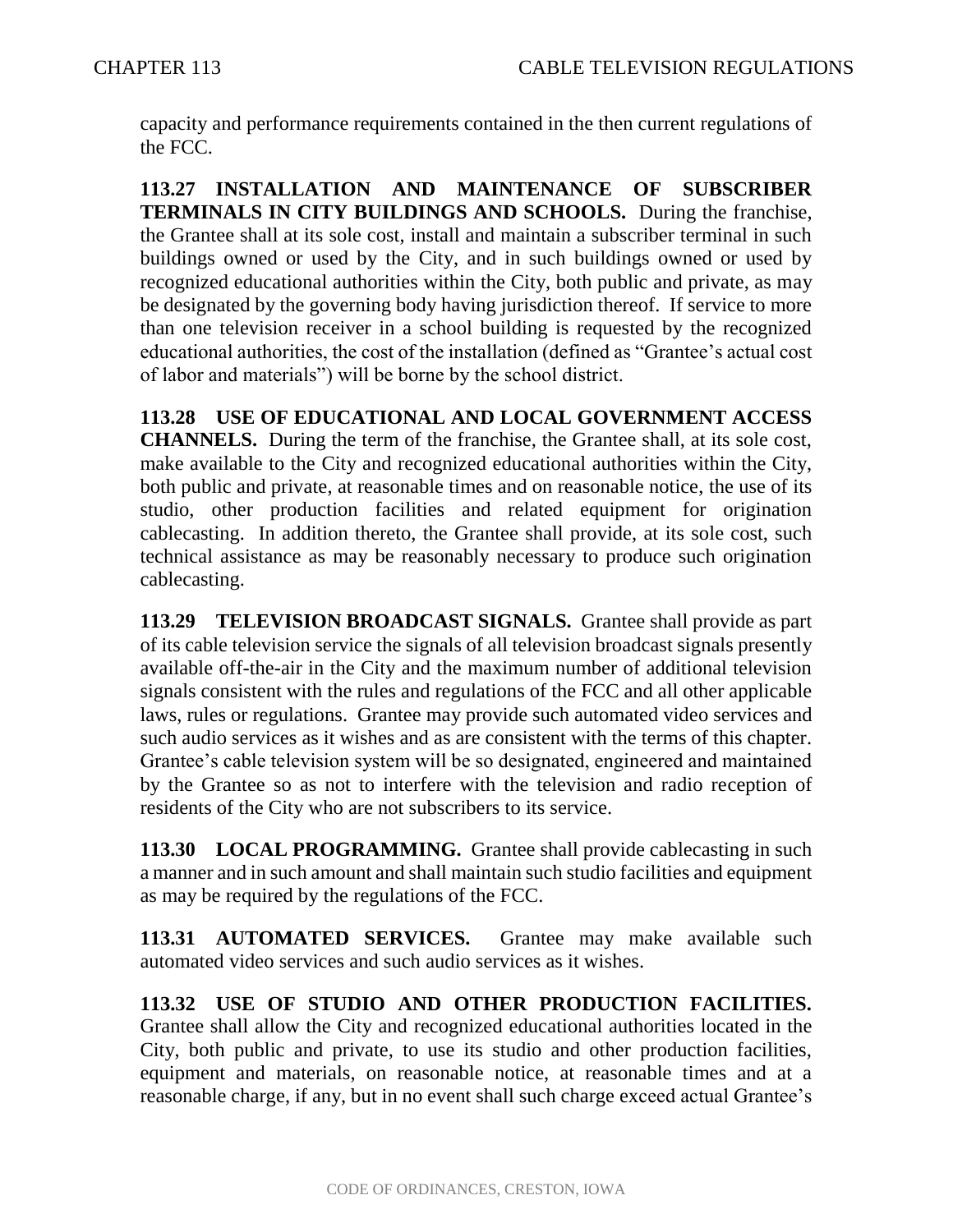costs. Grantee shall provide at no charge such technical assistance as may be reasonably required in the production of instructional, educational and civic programs.

**113.33 TELECAST OF EDUCATIONAL ACTIVITIES.** The Grantee shall not cablecast, tape, reproduce or otherwise convey to its subscribers the activities of any recognized educational authority, public or private, without the written consent of the governing body of such authority.

**113.34 PROGRAM ALTERATION.** Any signal received by the Grantee from a television broadcast station shall be cablecast by the Grantee in its entirety, as received, without alteration.

**113.35 FM BANDS.** Uses of the FM bands for other than delivery of radio station signals may be applied by the Grantee only after approval has been granted by the Council, subject to FCC approval. The system should stay abreast of the state of the art as regards equipment, channel and systems capacity.

**113.36 SUBSCRIBER RATES AND CHARGES.** All rates for service shall be reasonable, compensatory and nondiscriminatory. Except as otherwise provided in the franchise, the Grantee shall have the right, privilege and authority to change the rates and charges.

**113.37 SERVICE RULES AND REGULATIONS.** The Grantee shall have the right to prescribe reasonable service rules and regulations and operating rules for the conduct of its business. Such rules and regulations shall be consistent with the terms and conditions of the franchise. The Grantee shall file such rules and regulations, and all amendments thereto, with the City.

**113.38 SERVICE AGREEMENTS.** The Grantee shall have the right to prescribe a reasonable form of service agreement for use between the Grantee and its subscribers. Such service agreement shall be consistent with the terms and conditions of the franchise. The Grantee shall submit its proposed form of service agreement and all proposed amendments thereto to the City for approval.

**113.39 OFFICE OF THE GRANTEE.** Grantee shall establish and maintain within the City a local business office, which office shall be open for business between the hours of eight o'clock (8:00) a.m. and five o'clock (5:00) p.m., Monday through Friday, except on holidays, and said office shall be appropriately staffed to receive and answer all subscriber complaints. Grantee shall make a monthly report to the City of all consumer complaints, and the action taken to remedy the complaints. This report shall state the names and addresses of the complainants, the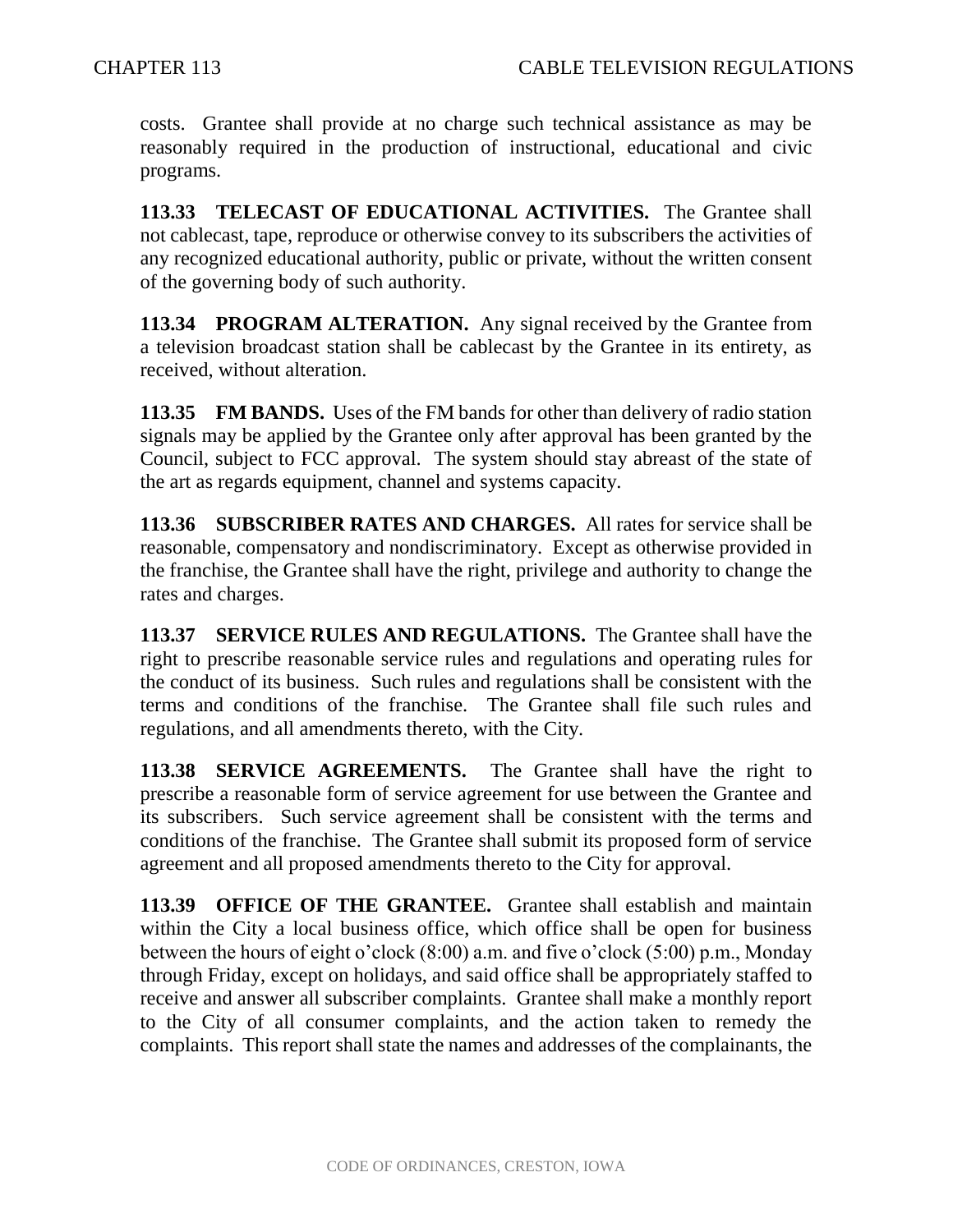date the complaint was received and the nature of the complaint and the specific action taken to remedy each complaint.

**113.40 PROCEDURE TO HANDLE COMPLAINTS AND GRIEVANCES.**  The procedure to handle complaints and grievances with respect to the quality of the services rendered by the Grantee, equipment malfunctions and other similar matters pertaining to the cable television system of the Grantee are as follows:

1. Within thirty (30) days after the occurrence of the facts and circumstances giving rise to a complaint or grievance, and not thereafter, the complainant shall state his or her complaint or grievance to the Grantee in writing. In the event that a complaint or grievance is received by the City, the City shall forward such complaint or grievance to the Grantee in writing.

2. Within five (5) days after the receipt of a complaint or grievance by the Grantee, the Grantee shall state to the complainant its intentions with respect to the complaint or grievance in writing.

3. In the event that the complaint or grievance is not resolved to the satisfaction of the complainant within fifteen (15) days after the receipt thereof by the Grantee, the complaint or grievance shall be settled by arbitration. Such arbitration shall be before three (3) disinterested arbitrators, one named by the complainant, one named by the Grantee, and one named by the two thus chosen. The decision of the arbitrators shall be conclusive and shall be enforced in accordance with the laws of the State.

**113.41 INJURY TO PROPERTY OF THE GRANTEE.** No person shall wrongfully or unlawfully injure the property of the Grantee.

**113.42 INTERCEPTING SIGNALS OF THE GRANTEE.** No person shall wrongfully or unlawfully intercept the signals of the Grantee.

**113.43 FILING OF REPORTS.** On or before April 1 of each year, the Grantee shall file with the City copies of FCC Form 325 and FCC Form 326 for the preceding calendar year.

**113.44 FILING OF AUDIT.** On or before April 1 of each year, the Grantee shall file with the City an audit of its gross subscriber receipts within the City during the preceding calendar year. This audit shall be made by a Certified Public Accountant.

**113.45 FILING OF MAPS AND PLATS.** On or before April 1 of each year, the Grantee shall file with the City maps and plats showing the location and nature of all new property of the Grantee within the City as of the end of the preceding calendar year.